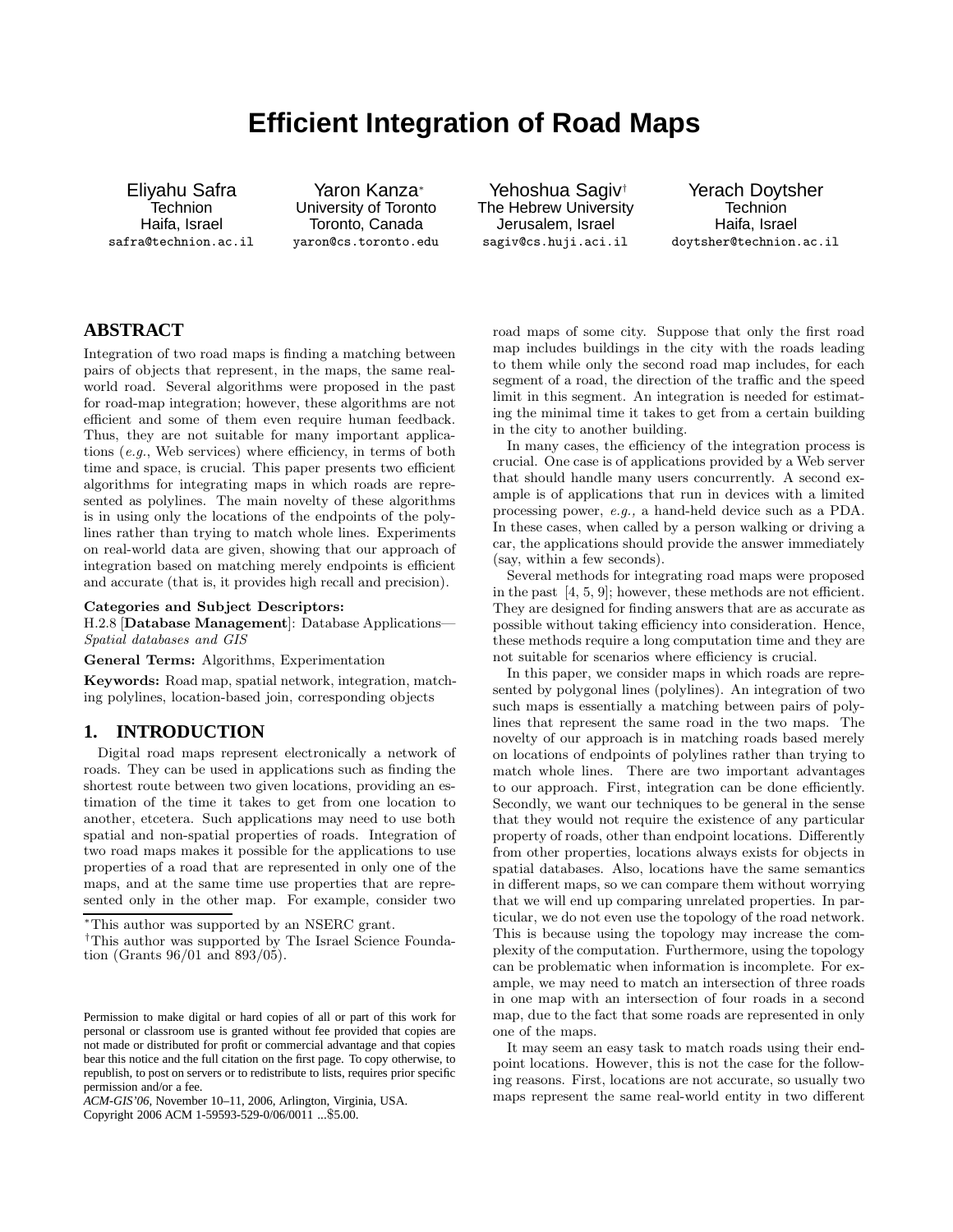locations. Second, endpoints may be chosen differently in the two maps and, hence, an endpoint in one map may be located in the middle of a line in the other map. Furthermore, when a road is represented as a polyline rather than as a curve, the representation is just an approximation of the real-world line and, so, the two maps can use different approximations. Third, information might be incomplete so that a road or a segment of a road, in one map, may not appear in the other map, and vice versa.

In this paper, we introduce a method for integrating two digital road maps that matches polylines merely according to the locations of their endpoints. The method is based on finding a partial matching between the endpoints of polylines in the two sources. We discuss two semantics for matching endpoints, namely, the AND semantics and the or semantics. Under the and semantics, two endpoints are matched if each one is the nearest neighbors of the other. Under the OR semantics, two endpoints are matched if at least one of the points is the nearest neighbor of the other.

In order to show the efficiency and the effectiveness of our techniques, we conducted experiments on real-world data. In the tests, we compared the AND and the OR semantics. Also, we investigated the effect of computing the matching using only endpoints that satisfy a given condition about the number of roads that intersect them. Our tests show that the proposed integration methods are efficient and accurate, i.e., they provide high recall and high precision. The tests also show that the best performance, in terms of both efficiency and accuracy, is for the AND semantics when using only endpoints that are intersections of three or more roads.

## **2. FRAMEWORK**

In this section we present our framework. We provide formal definitions to the notion of a road map in a geo-spatial database. Also, we discuss the notation of a matching algorithm and we describe the result of such an algorithm.

## **2.1 Road Map**

A road map represents a network of real-world roads, using nodes and edges. The nodes (also called topological nodes) are either intersections, where two or more roads meet, or road ends where roads terminate without intersecting another road. The edges are road objects. Note that under this interpretation, a road may start or end at an intersection, but never includes an intersection as an intermediate point.

A road object is represented by a polygonal line (abrv. polyline). A polyline is a continuous line composed of one or more line segments, such that every two consecutive segments intersect only in their common endpoint while nonconsecutive segments do not intersect. In some places, where it is clear from the context, we use the term line for a polyline. Formally, a polyline l is a sequence of points  $p_1, \ldots, p_n$ . Every two successive points  $p_i$  and  $p_{i+1}$ , in the sequence, define a *seqment* of the polyline. The points  $p_1$  and  $p_n$  are the endpoints of l. As noted earlier, the endpoints are the nodes of the road map. The *degree* of a node  $p$  is the number of polylines that have p as one of their endpoints.

A road map is a geo-spatial dataset that consists of spatial objects (i.e., road objects) representing real-world roads. Several objects may represent different parts of the same real-world road, e.g., each lane in a highway could be represented by a different object. Also, an object may represent more than one real-world road. An object has associated spatial and non-spatial attributes. Spatial attributes describe the location, length, shape and topology of a road. Examples of non-spatial attributes are road number, traffic direction, number of lanes, speed limit, etc.

## **2.2 Matching Corresponding Objects**

The main task in integration of spatial datasets is identifying pairs of corresponding objects. Corresponding objects are objects that represent the same real-world entity in distinct sources. In road maps, corresponding objects are polylines that represent the same road. The corresponding objects should be joined in the integration. Yet, some objects may represent in one dataset a real-world entity that is not represented in the other dataset. Such objects should not be joined with any object, and thus, should not appear in any pair of corresponding objects.

We represent by *join sets* objects that should be joined. Given two datasets, a join set is one of the following two. (1) A pair of corresponding objects. (2) A single object that has no corresponding object in the other set. We call the set of all join sets a matching of the spatial objects. The goal of a matching algorithm is to find a matching.

In many practical cases, there are no global identifiers that can tell whether two objects are corresponding objects. Hence, we must settle for an approximation when computing a matching. An approximated matching is computed according to the properties of the spatial objects. In our approach, we compute matchings based on the location of objects. This is because locations are always available for spatial objects. Also, comparing locations can be done efficiently, thus, using locations complies with our goal of having an efficient algorithm.

Using locations for computing a matching of polylines is not always easy. First, locations are not accurate. Thus, the same road may have different locations in different sources. Secondly, a polyline is represented by more than one point. Furthermore, two polylines that represent the same road may not have the same number of segments. So, there is no straightforward way of comparing all the locations of the points of two polylines for testing whether the polylines are corresponding objects. In our approach, we solve this difficulty by applying a test that is based merely on the location of the endpoints of the polylines.

We propose a twofold integration process. Initially, a matching of the nodes is computed. Then, a matching of the polylines is generated based on the matching of the nodes. In the first phase, we say that two nodes are corresponding if they represent the same real-world intersection (or road end) in the two given maps. Each node has a point location. Hence, an existing algorithm [1, 2] can compute an approximate matching of the nodes, based on their point locations. In principle, the join sets computed in this phase consist of either two corresponding nodes or a single node that has no corresponding node in the other source. However, the second phase uses only the join sets that have two corresponding nodes in order to compute a matching of the polylines.

## **2.3 Error Bound**

In an integration process, the accuracy of the datasets must be taken into account. Object locations are never completely accurate. The accuracy of locations is influenced by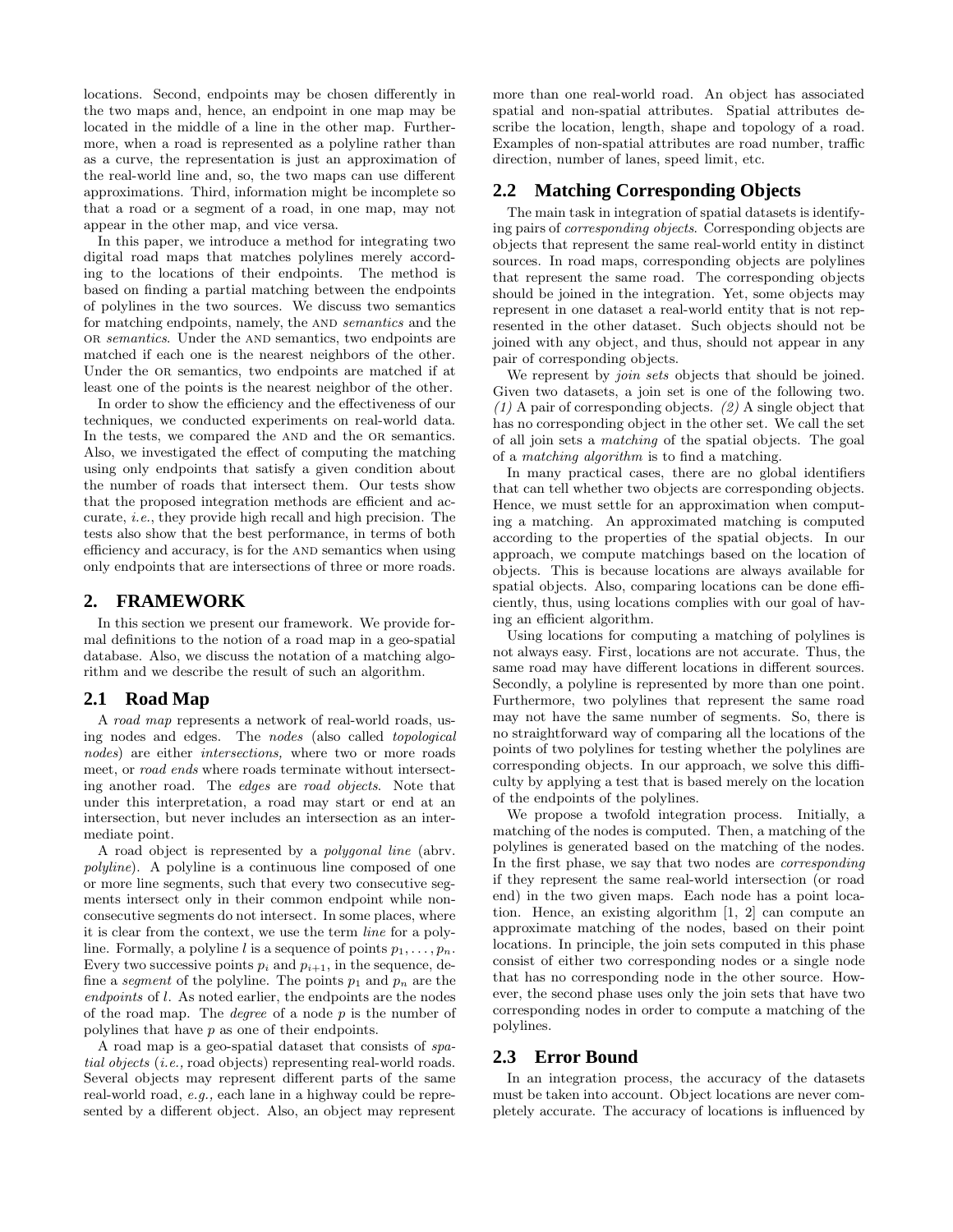

Figure 1: Nodes and their degree

several factors, such as the techniques used to measure locations, the precision of the locations in the dataset  $(i.e.,$  the number of digits used for storing them) and so on. The errors in the locations of spatial objects are normally distributed, with a standard deviation  $\sigma$  and a mean that is equal to zero. We measure the accuracy of a dataset in terms of the error factor m. In this paper, we assume that m is 2.5 $\sigma$ . When  $m = 2.5\sigma$ , for 98.8% of the objects in the dataset, the distance between each object and the real-world entity that it represents is less than or equal to m.

Given two datasets with error factors  $m_1$  and  $m_2$ , their mutual error bound is  $\beta = \sqrt{m_1^2 + m_2^2}$ . The mutual error bound is the expected maximal distance between corresponding objects. Its meaning is similar to that of the error factor. That is, in 98.8% of the cases, the distance between pairs of corresponding objects is less than or equal to  $\beta$ .

In our algorithms, the standard deviation  $\sigma$  of each dataset is provided. The error bound  $\beta$  is computed and pairs of objects are candidates for being corresponding objects only if the distance between them does not exceed  $\beta$ .

## **3. COMPUTING A MATCHING**

We now present our algorithms for computing a matching of polylines. The algorithms receive as input two datasets,  $M_1$  and  $M_2$ , consisting of polylines. The output is an approximate matching of the polylines. Computing the matching is a three-step process. In the first step, the algorithms find the topological nodes and generate all pairs consisting of a node and a polyline, such that the node is an endpoint of the polyline. In the second step, a matching of the nodes is computed. Finally, the matching of the polylines is generated. In this section, we discuss the details of these steps.

We propose several algorithms that are obtained from one basic algorithm by choosing (in the first step) a condition for selecting topological nodes and determining (in the second step) a semantics for computing a matching of the selected nodes. The basic algorithm  $\text{AproxMatching}_{(\chi,\Box)}$  is presented in Figure 2. Under the AND-semantics,  $\Box$  should be replaced with the and logical operator, i.e., conjunction; and under the OR-semantics,  $\Box$  should be replaced with the or logical operator, i.e., disjunction. Variations of the basic algorithm are also obtained by considering as nodes only endpoints that satisfy a given condition  $\chi$ . Possible conditions and their effect are discussed in the following section.

#### **3.1 Finding the Topological Nodes**

In the first step, the condition  $\chi$  is applied in order to find the topological nodes that will be matched in the second phase. The condition  $\chi$  selects one of the following three sets of nodes: all intersections of at least three roads, all intersections of at least three roads as well as all nodes where

#### $\mathbf{AproxMatching}_{(\chi, \Box)}(M_1, M_2)$

**Input:** Two road maps  $M_1$  and  $M_2$ **Output:** A matching  $\mu_l$  of the polylines in  $M_1$  and the polylines in  $M_2$ , with respect to a condition  $\chi$  on nodes and a semantics  $\square \in \{\text{AND}, \text{OR}\}\$ 

- 1: for  $i = 1, 2$  do
- 2: let  $S_i$  be all the pairs  $(n, l)$ , such that n is an endpoint of l in  $M_i$
- 3: sort  $S_i$  according to the coordinates of the nodes
- 4: for each node n in  $S_i$  do
- 5: let  $degree(n)$  be the number of lines for which  $n$  is an endpoint
- 6: let  $N_i$  be the set of nodes in  $S_i$  that satisfy  $\chi$ 7:  $\mu_n \leftarrow \emptyset$
- 8: **for each** pair of nodes  $n_1 \in N_1, n_2 \in N_2$  **do**<br>9: **if**  $[(n_1 \text{ is the nearest neighbor of } n_2 \text{ in } N_1])$
- if  $[(n_1 \text{ is the nearest neighbor of } n_2 \text{ in } N_1) \square$  $(n_2$  is the nearest neighbor of  $n_1$  in  $N_2$ ] and  $distance(n_1, n_2) \leq \beta$  then
- 10: add the pair  $\{n_1, n_2\}$  to  $\mu_n$
- 11:  $\mu_l \leftarrow \textbf{Match-Lines}(S_1, S_2, \mu_n)$
- 12: for each polyline  $l \in M_1 \cup M_2$  do 13: if l is not in  $\mu_l$  then
- if *l* is not in  $\mu_l$  then
- 14: add the singleton  $\{l\}$  to  $\mu_l$
- 15: return  $\mu_l$

#### Figure 2: Computing an approximate matching of polylines

only one road object ends, and all the nodes (including nodes where only two roads meet). The following three conditions express these options.

- 1. Condition I: The node degree is greater than 2.
- 2. Condition II: The node degree is different from 2, i.e., is either equal to 1 or greater than 2.
- 3. Condition III: The node degree is any number.

Example 3.1. In Figure 1, a network of roads is depicted. The degree of each node is written next to the node. All the nodes in this network, except for the one marked by an × (i.e., the one whose degree is 2) satisfy Condition II.

The step of finding the relevant nodes, of each dataset  $M_i$ , is presented in Lines 1–6 of the algorithm of Figure 2. First, for each polyline l in  $M_i$ , where n and n' are the endpoints of *l*, the pairs  $(n, l)$  and  $(n', l)$  are added to the set  $S_i$ . Then, the set  $S_i$  is sorted according to the coordinates of the nodes. The sort makes it possible to compute the degree of each node and discard nodes that do not satisfy  $\chi$ , in a single pass over  $S_i$ .

Note that the step of finding the topological nodes can be done as a preprocessing in each source separately. Also, it can be computed in parallel for the two sources.

## **3.2 Matching Nodes**

In the second step, the algorithms compute an approximate matching  $\mu_n$  over the nodes of the sets  $N_1$  and  $N_2$ obtained in the first step. The approximation depends on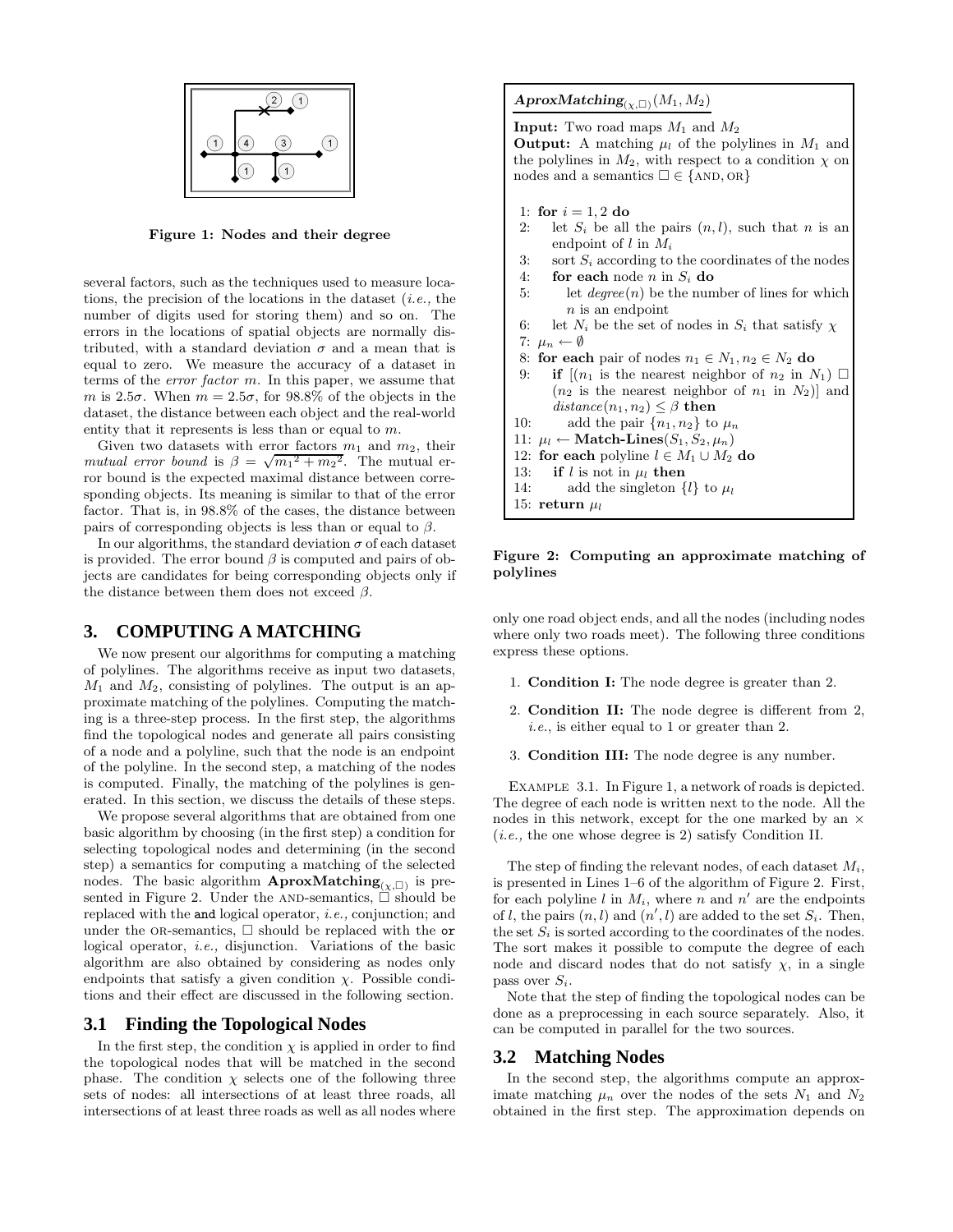the chosen semantics. Under the  $AND\text{-semantics}, i.e., when$  $\Box$  is and, the algorithm finds all pairs of nodes  $n_1 \in N_1$ and  $n_2 \in N_2$ , such that  $n_1$  is the nearest neighbor of  $n_2$  in  $N_1$  and  $n_2$  is the nearest neighbor of  $n_1$  in  $N_2$ . The set of all such pairs is added to  $\mu_n$ . This approach of matching mutually nearest objects was investigated in the past and is called the mutually nearest method [1, 2]. Note that under the AND-semantics, each node appears in exactly one pair of corresponding objects.

Under the OR-semantics, *i.e.*, when  $\Box$  is or, the matching  $\mu_n$  that the algorithm computes consists of all pairs  $n_1 \in N_1$ and  $n_2 \in N_2$ , such that either  $n_1$  is the nearest neighbor of  $n_2$  (in  $N_1$ ) or  $n_2$  in the nearest neighbor of  $n_1$  (in  $N_2$ ). Note that under the OR-semantics, a node may appear in more than one pair of corresponding objects.

When matching nodes, we must take into account the error factors of the given datasets. A pair of objects that are "too far" from each other cannot be corresponding. Hence, we compute the mutual error bound  $\beta$  of the sources (see Section 2.3) and under both the AND and the OR semantics, we discard from  $\mu_n$  all pairs of nodes, such that the distance between them is greater than  $\beta$ .

#### **3.3 Matching Polylines**

In the third and final step, the algorithms compute the matching of the polylines from the matching  $\mu_n$  of the nodes. First, the method Match-Lines, which finds pairs of corresponding polylines, is called (Line 11 of Figure 2). Then, singletons are created from all the remaining polylines (Lines 12–14 of Figure 2).

We define four types of spatial relationships between polylines and we consider polylines as corresponding if one of these four relationships occurs. Consider two polylines  $l_1$ and  $l_2$ , each from a different source. Let  $n_1$  and  $n'_1$  be the endpoints of  $l_1$ , and let  $n_2$  and  $n'_2$  be the endpoints of  $l_2$ . The four types of relationships, which are considered as correspondence, are the following.

- 1. Complete overlap: We say that there is a complete overlap for  $l_1$  and  $l_2$  if they have two pairs of corresponding endpoints, e.g., both  $\{n_1, n_2\}$  and  $\{n'_1, n'_2\}$ are corresponding nodes.
- 2. Extension: We say that  $l_1$  extends  $l_2$  when  $l_1$  and  $l_2$  have a pair of corresponding endpoints, and the other endpoint of  $l_2$  is an intermediate point in  $l_1$ , *e.g.*,  $\{n_1, n_2\}$  are corresponding nodes and  $n'_2$  is an intermediate point in  $l_1$ .
- 3. Containment: We say that  $l_1$  contains  $l_2$  when both endpoints of  $l_2$  are intermediate points of  $l_1$ .
- 4. Partial overlap: We say that there is a partial overlap for  $l_1$  and  $l_2$  if each of them has an intermediate point in the other, e.g., the node  $n_1$  is an intermediate point in  $l_2$  and the node  $n'_2$  is an intermediate point in  $l_1$ .

Example 3.2. Figure 4 shows the four relationships between corresponding polylines.

We denote by  $in(n, l)$  a predicate that is satisfied when n is an intermediate point in  $l$  and is false otherwise. In practice, we use an approximation when testing whether a node is an intermediate point in a polyline. Given  $n$  and  $l$ , let  $n'$  be the nearest point to n on l. Let  $\beta$  be the mutual error bound  $\textbf{Match-Lines}(S_1, S_2, \mu_n)$ 

**Input:** Two sets  $S_1$  and  $S_2$  of pairs of a polyline and an endpoint, a matching  $\mu_n$  of nodes **Output:** A matching  $\mu_l$  of the polylines in  $S_1$  and the polylines in  $S_2$ 

| 1: $\mu_l \leftarrow \emptyset$ , $I \leftarrow \emptyset$ , $V \leftarrow \emptyset$ |
|---------------------------------------------------------------------------------------|
| for each pair $\{n_1, n_2\} \in \mu_n$ do<br>2:                                       |
| for each $(n_1, l_1) \in S_1$ and $(n_2, l_2) \in S_2$ do<br>3:                       |
| if exist $(n'_1, l_1) \in S_1$ and $(n'_2, l_2) \in S_2$ s.t.<br>4:                   |
| $n'_1 \neq n_1$ and $n'_2 \neq n_2$ and $\{n'_1, n'_2\} \in \mu_n$ then               |
| add $\{l_1, l_2\}$ to $\mu_l$<br>5:                                                   |
| <b>if</b> exists $(n'_1, l_1) \in S_1$ s.t. $in(n'_1, l_2)$ then<br>6:                |
| add $\{l_1, l_2\}$ to $\mu_l$<br>7:                                                   |
| add $(n'_1, l_2, 1)$ to I<br>8:                                                       |
| if exists $(n'_2, l_2) \in S_2$ s.t. $in(n'_2, l_1)$ then<br>9:                       |
| add $\{l_1, l_2\}$ to $\mu_l$<br>10:                                                  |
| add $(n'_2, l_1, 2)$ to I<br>11:                                                      |
| 12: while $I$ is not empty do                                                         |
| 13:<br>pop an element $(n, l, i)$ from I                                              |
| let $j$ be the index opposite to $i$ , <i>i.e.</i> , if $i$ is 1<br>14:               |
| then $j$ is 2 and if $i$ is 2 then $j$ is 1                                           |
| for each $(n, l') \in S_i$ and $(n', l') \in S_i$ s.t.<br>15:                         |
| $in(n',l)$ do                                                                         |
| add $\{l, l'\}$ to $\mu_l$<br>16:                                                     |
| if $(n', l, i)$ is not in V then<br>17:                                               |
| add $(n', l, i)$ to I<br>18:                                                          |
| for each $(n, l') \in S_i$ and $(n', l) \in S_j$ s.t.<br>19:                          |
| $in(n',l')$ do                                                                        |
| add $\{l, l'\}$ to $\mu_l$<br>20:                                                     |
| if $(n', l', j)$ is not in V then<br>21:                                              |
| 22:<br>add $(n', l', j)$ to I                                                         |
| add $(n, l, i)$ to V<br>23:                                                           |
| 24:<br>return $\mu_l$                                                                 |
|                                                                                       |

Figure 3: Finding corresponding polylines



Figure 4: The four relationships between corresponding polylines

of the datasets, as discussed in Section 2.3. Then,  $in(n, l)$ returns true if the distance between  $n$  and  $n'$  is not greater than  $\beta$ . When l contains a single segment, n' can be found by applying an orthogonal projection of  $n$  on  $l$ . When  $l$  is made of more than one segment, first, the nearest point to n in each one of the segments can be computed by applying an orthogonal projection of  $n$  on these segments. Then,  $n'$ is the point with the shortest distance from  $n$  among the points found by the orthogonal projections.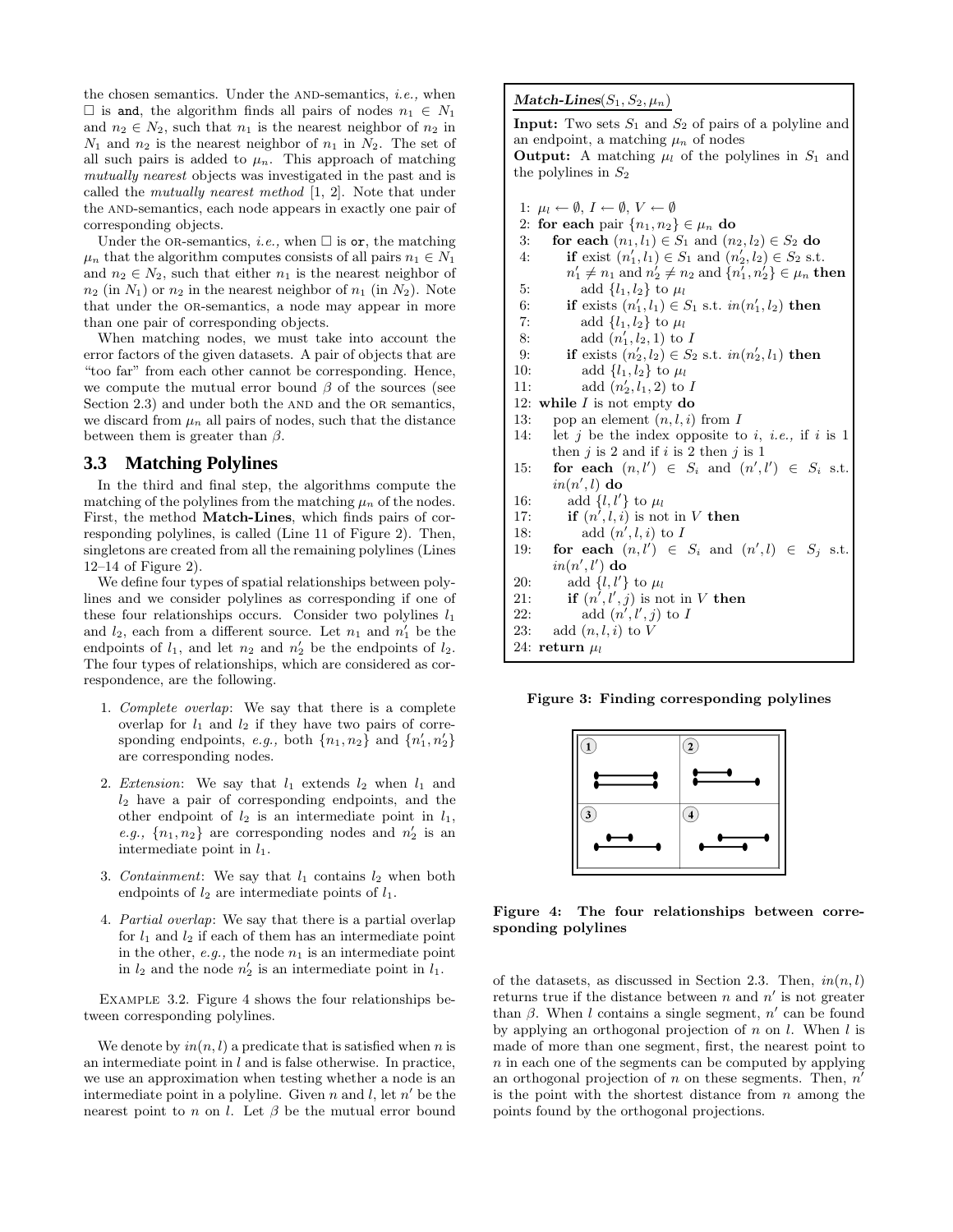The matching of the polylines according to the above four relationships is computed by the method Match-Lines presented in Figure 3. The method receives polylines, their endpoints (the sets  $S_1$  and  $S_2$ ) and a correspondence relationship  $\mu_n$  for the nodes. It returns a set  $\mu_i$  consisting of pairs of corresponding polylines.

The method uses two supporting data structures. A stack I is used for storing triplets of a polyline, a node whose location is an intermediate point in the polyline and the index of the source from which the node is taken. A list V is used for storing triplets as those stored in I for the purpose of recording which triplets have already been visited in the traversal of the algorithm over the nodes.

The method Match-Lines tests the existence of relationships between polylines. In Lines 2–11, it finds lines that have a complete overlap or an extension relationship. In the case of a complete overlap, the pair of lines is simply added to  $\mu_i$  (Lines 4–5). In the case of an extension, the pair of lines is added to  $\mu_l$  and, in addition, the triplet for the line and the node, where the node is an intermediate point in the line, is added to  $I$  (Lines 6–11).

In Lines 12–22, the algorithm tries to find pairs of polylines that have a containment or a partial-overlap relationship: containment is dealt with in Lines 15–18 and partial overlap in Lines 19–22. In a run of the algorithm, when Line 12 is reached, I already contains the intermediate points that were discovered during the search for lines having the extension relationship. When new intermediate points are discovered, they are added to  $I$ . The list  $V$  is used for recording which intermediate nodes were already visited, as part of a bookkeeping intended to make sure that we do not process the same intermediate node more than once. Note that Match-Lines may not discover all the lines that have a containment or a partial-overlap relationship. This is because in the traversal over the nodes, the algorithm will not visit intermediate nodes that are isolated, that is, intermediate nodes that are not connected by an edge to a visited node. This was done on purpose, since our goal is to provide an approximate matching while keeping the algorithm efficient.

## **3.4 Time and Space Complexity**

In this section, we analyze the time and space complexities of the method **AproxMatching**<sub> $(\chi,\Box)$ </sub>. Suppose that the input consists of two road maps  $\widetilde{M_1}$  and  $M_2$ , and let  $k_1$  and  $k_2$  be the number of polylines in  $M_1$  and  $M_2$ , respectively. Note that in this case, the number of nodes in  $M_1$  is at most  $2k_1$  and in  $M_2$  it is at most  $2k_2$ .

In the first step of the algorithm  $(i.e.,$  finding the topological nodes), all the operations, except for the sort, have a linear time complexity in the size of the input. Thus, the time complexity of the first step is  $O(k_1 \log k_1 + k_2 \log k_2)$ , which is the complexity of the sort. The space complexity is  $O(k_1 + k_2)$ .

When computing the matching of the nodes, the nearestneighbor function is used. Suppose that we use an implementation, of the nearest-neighbor function, that has the following time and space complexities. For a given point and a set of k points, the function finds the nearest neighbor of the point in time complexity  $T_{nn}(k)$  and in space complexity  $S_{nn}(k)$ . Then, under the AND-semantics, the time complexity of matching the nodes is either  $O(k_1T_{nn}(k_2))$  or  $O(k_2T_{nn}(k_1))$ , depending on the dataset that we iterate on. The space complexity is  $O(\min\{k_1, k_2\} + S_{nn}(k_1) + S_{nn}(k_2)),$ since the number of mutually nearest neighbors is at most  $\min\{k_1, k_2\}$ . Under the OR-semantics, the time complexity is  $O(k_1T_{nn}(k_2) + k_2T_{nn}(k_1))$ . The space complexity is  $O(k_1 + k_2 + S_{nn}(k_1) + S_{nn}(k_2))$ , since the number of pairs in which one node is the nearest neighbor of the other is at most  $k_1 + k_2 - 1$ .

For the part of computing the matching of the polylines by the method Match-Lines, a rough estimation of the time complexity is  $O((k_1k_2)^2 \log(|\mu_n|))$ , where  $|\mu_n|$  is the number of corresponding nodes, which is at most  $\min\{k_1, k_2\}$  under the AND-semantics and  $k_1 + k_2 - 1$  under the OR-semantics. The space complexity is  $O(k_1 + k_2)$  under both semantics, because of the data structures that the algorithm maintains.

For a finer estimation of the time complexity of Match-**Lines**, we assume that  $d$  is the maximal degree of nodes in  $M_1$  and  $M_2$ . First, we analyze the complexity of testing overlap and extension. In the test, sets of polylines with a shared node are matched against sets of polylines that also have a shared node, where the sets are from different sources and the shared nodes are corresponding nodes. Each such matching attempt is over two sets whose size is not greater than d. These matching attempts are done for each pair of corresponding objects. The number of corresponding objects is the size of the set  $\mu_n$ . Hence, the time complexity of testing overlap and extension is  $O(d^2|\mu_n|)$ .

When containment and partial overlap are tested, nodes are popped out of I iteratively—each node at most once. Recall that there are at most  $2(k_1+k_2)$  nodes in  $M_1$  and  $M_2$ . Then, no more than d edge tests are conducted with respect to each popped node. Retrieving the edges that the popped node is their endpoint can be done in time logarithmic in the sizes of the sets  $S_1$  and  $S_2$ . Thus, the time complexity for these tests is  $O(k_1(\log k_2 + d) + k_2(\log k_1 + d))$ . Preventing the algorithm from processing the same triplet twice is by checking whether the triplet is in  $V$  before inserting it into I. There are at most  $2(k_1 + k_2)$  elements in V, so this test has  $O(\log(k_1 + k_2))$  time complexity.

The following proposition summarizes the analysis of the time and space complexities.

PROPOSITION 3.3. Let  $M_1$  and  $M_2$  be road maps containing  $k_1$  and  $k_2$  polylines, respectively, and suppose that  $k1 \geq k_2$ .

- 1. When called with  $M_1$  and  $M_2$ , the time complexity of the method  $\boldsymbol{A}$ prox $\boldsymbol{Matching}_{(\chi,\text{AND})}$  is  $O(k_1(\log k_1 +$  $d) + k_2 d^2 + \min\{k_1 T_{nn}(k_2), k_2 T_{nn}(k_1)\}.$
- 2. The time complexity of  $AproxMatching_{(\chi, \text{OR})}$  on  $M_1$ and  $M_2$  is  $O(k_1(\log k_1 + d^2) + k_1T_{nn}(k_2) + k_2T_{nn}(k_1)).$
- 3. The space complexity under both the AND and the OR semantics is  $O(k_1 + S_{nn}(k_1)).$

# **4. QUALITY OF RESULTS**

As in information retrieval, we measure the quality of a matching algorithm in terms of recall and precision. In this section, we discuss four measures of recall and precision that we used in our experiments.

The basic definition of recall and precision measures the rate of correct join sets. Recall is the percentage of correct sets that actually appear in the result  $(e.g., 87\%$  of all the correct sets appear in the result). Precision is the percentage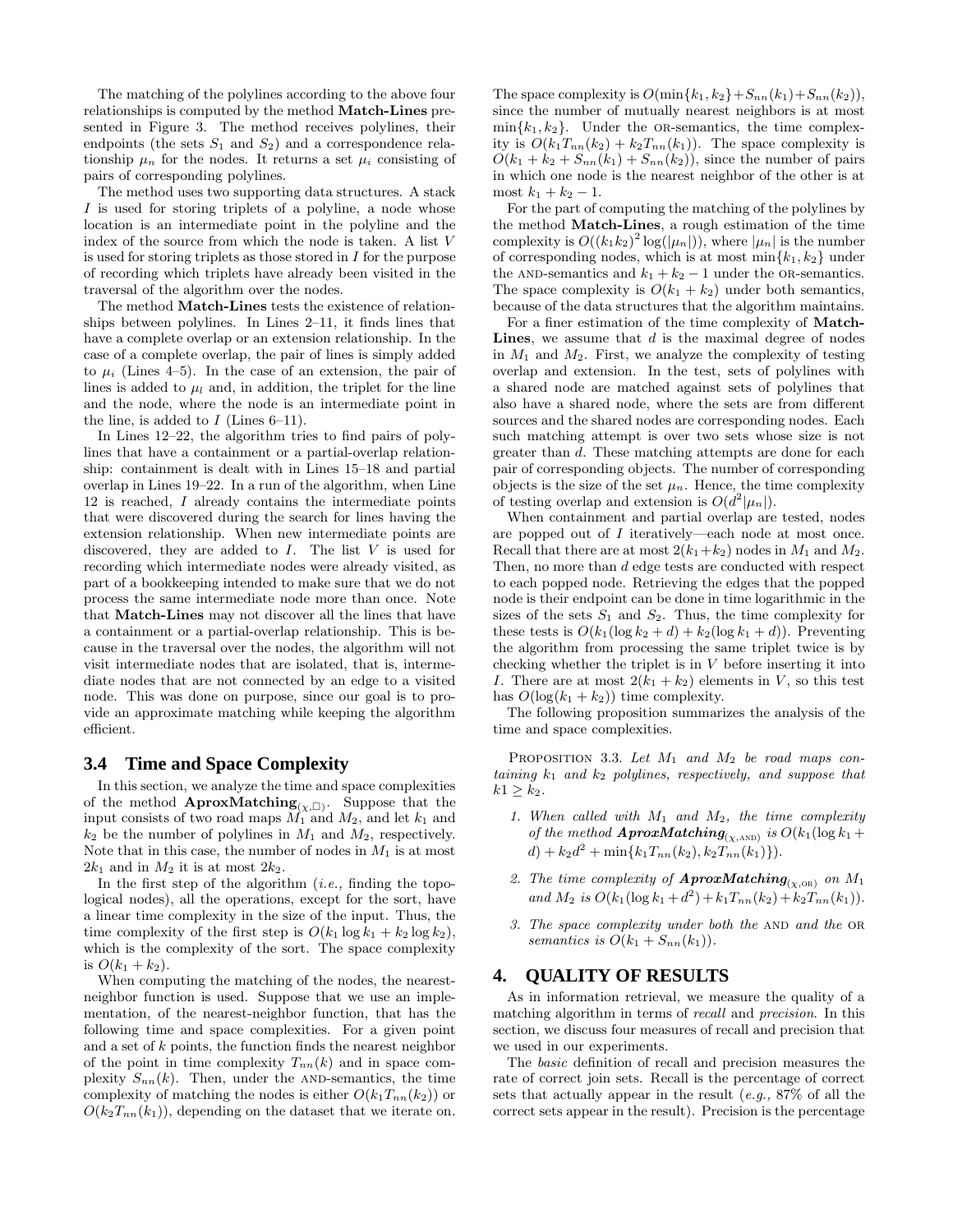of correct sets out of all the sets in the result (e.g., 92% of the sets in the result are correct).

Consider an integration of two maps. C denotes the set of correct join sets appearing in the result. A is the set of all the correct join sets.  $R$  is the set comprising all the sets in the result. Then, in the basic definition, the recall is  $\frac{|C|}{|A|}$ and the precision is  $\frac{|C|}{|R|}$ .

An alternative measure, called *pair count*, is that of counting only pairs and ignoring singletons. Suppose the  $C_p$ ,  $A_p$ and  $R_p$  are obtained by discarding the singletons from  $C, A$ and R, respectively. Then, the recall is  $\frac{|C_p|}{|A_p|}$  and the precision is  $\frac{|C_p|}{|R_p|}$ .

The pair-count measure should be used when the quality of the result depends only on the number of pairs that were matched. The basic definition should be used when correctly identifying the singletons is significant. For instance, consider an integration of an old map and a new map. It is likely that a road, in the new map, that does not have a corresponding road in the old map, is a new road. If it is important to know which roads are new, one should use a method that is accurate according to the basic measure.

There are cases where we want methods to be influenced by the lengths of the polylines that are matched: a pair of long roads should have a greater influence on the recall and precision than a pair of short roads. In such cases, we use length-based recall and precision. The length of a pair of polylines is defined as the length of the overlapping part of the polylines. For a singleton, the length of the set is the length of the single object. Then, in the basic length-based measure, the recall  $r$  and the precision  $p$  are

$$
r = \frac{\sum_{s \in C} length(s)}{\sum_{s \in A} length(s)} \qquad p = \frac{\sum_{s \in C} length(s)}{\sum_{s \in R} length(s)}.
$$
 (1)

A fourth measure is obtained by using  $C_p$ ,  $A_p$  and  $R_p$  instead of C, A and R, respectively, in Equation 1.

By and large, methods that provide high recall and precision according to length-based measures are good for integrating road maps of rural areas, i.e., maps where long roads are more important than short roads. Methods that provide high recall and precision in measures based on counting join sets are suitable for integrating road maps of urban areas, i.e., maps that contain many short roads and the importance of a road does not depend on its length.

In our tests, we used all the four measures for comparing our methods with the result of an integration performed by a human expert. That is, we considered the set A of all the correct join sets to be the join sets found by the expert, and we computed our measures with respect to this set.

#### **5. EXPERIMENTS**

In this section, we describe our experiments for determining the efficiency and accuracy of the six variants of the basic algorithm  $\text{AproxMatching}_{(\chi,\Box)}$  of Figure 2. We use and and or to denote the two semantics of Section 3.2 for matching nodes. The numerals 1, 2 and 3 indicate the three conditions of Section 3.1 that determine the nodes participating in the matching process. Altogether, we tested six algorithms; for example, "AND 1" denotes the algorithm that selects the nodes according to the first condition (i.e., the degree is greater than 2) and uses the AND-semantics for matching them.



Figure 5: A visual view of the two datasets: SOI (solid lines) and MAPA (dashed lines)



Figure 6: A visual view of the vicinity of two junctions (SOI depicted by solid lines and MAPA depicted by dashed lines)

The experiments were aimed at answering the following questions. First, which of the three conditions is best for selecting nodes? Second, which of the two semantics gives better results? We considered both questions with respect to the different ways of measuring the quality of the result (i.e., length vs. sets).

#### **5.1 Input Datasets**

For the experiments, we used two real-world datasets that were collected by different organizations, at different times and with different collection methods (see Figure 5). The first dataset, denoted as SOI, was collected by the Survey of Israel. This dataset was extracted from aerial photographs at the scale of 1:40,000 (equivalent to digital maps at the scale of 1:5,000–1:10,000). The second dataset, called MAPA, was extracted directly from a digital map, at the scale of 1:25,000, by the Mapa Corp. The two datasets describe roads in Tel-Aviv. The dataset of SOI contains 420 polylines. The dataset of MAPA contains 167 polylines.

Part of the test area can be seen in Figure 5. The test area contains regions with different characteristics: residential versus commercial districts, straight versus curved lines and ordered versus disordered areas. Although the two maps have a similar scale, there is a large difference in how they describe the same roads. SOI is oriented to the generation of maps and other geometric measurements, while MAPA is used mainly for road navigation.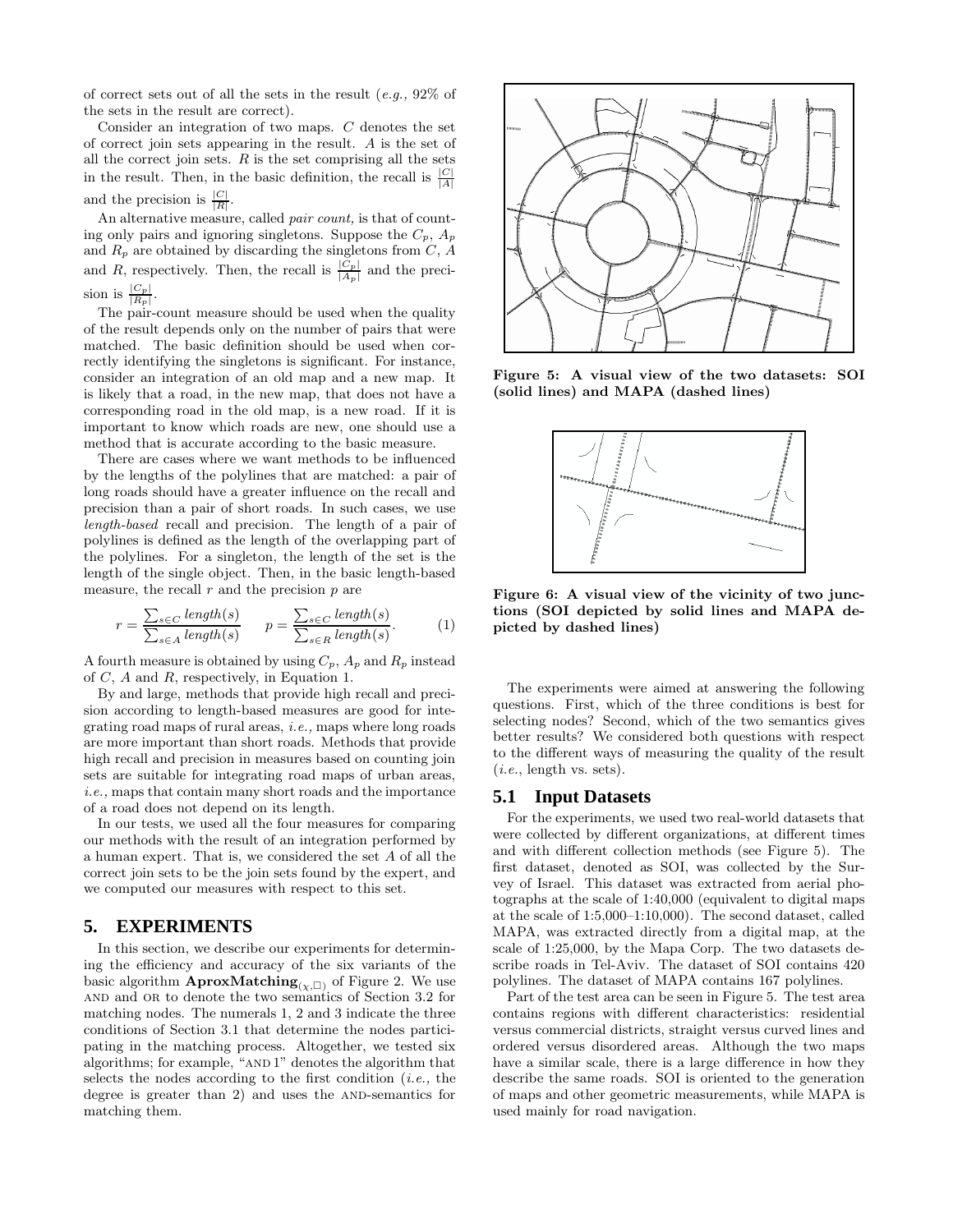|                  | # of nodes<br>in SOI | # of nodes<br>in MAPA | # of<br>pairs |
|------------------|----------------------|-----------------------|---------------|
| AND <sup>1</sup> | 107                  | 84                    | 66            |
| OR <sub>1</sub>  |                      |                       | 72            |
| AND <sub>2</sub> | 532                  | 113                   | 83            |
| OR2              |                      |                       | 150           |
| AND3             | 554                  | 126                   | 91            |
| OR3              |                      |                       | 168           |

Table 1: The number of nodes and the number of pairs of nodes

|                  | Pairs in   | Singletons in | Correct | Correct    |
|------------------|------------|---------------|---------|------------|
|                  | the Result | the Result    | Pairs   | Singletons |
| AND 1            | 170        | 111           | 170     | 96         |
| OR <sub>1</sub>  | 177        | $107\,$       | 173     | 93         |
| AND <sub>2</sub> | 168        | 112           | 167     | 92         |
| OR 2             | 217        | 105           | 171     | 90         |
| AND3             | 174        | 104           | 170     | 86         |
| OR <sub>3</sub>  | 231        | 92            | 177     | 83         |

Table 2: The number of join sets in the result and the number of correct join sets

|                  | Recall | Precision | Recall | Precision |
|------------------|--------|-----------|--------|-----------|
|                  | length | length    | sets   | sets      |
| AND <sup>1</sup> | 0.94   | 0.92      | 0.91   | 0.95      |
| OR <sub>1</sub>  | 0.94   | 0.93      | 0.91   | 0.94      |
| AND 2            | 0.93   | 0.93      | 0.89   | 0.93      |
| OR 2             | 0.92   | 0.92      | 0.89   | 0.81      |
| AND3             | 0.92   | 0.92      | 0.88   | 0.92      |
| OR <sub>3</sub>  | 0.92   | 0.93      | 0.89   | 0.80      |

Table 3: Recall and precision of the result

Figure 6 shows a small vicinity with two junctions. It can be seen that SOI has some isolated polylines while in MAPA all the polylines form a connected network.

Table 1 gives, for each of the six variants, the number of nodes that were created from each dataset (in the first step of the algorithm) and the number of matching pairs of nodes that were found in the second step. We manually determined the perfect matching and it consisted of 292 join sets: 195 pairs and 97 singletons having total lengths of 13,900 and 7,937 meters, respectively.

Determining the correct joins sets was not always straightforward. For example, in Figure 6, it is not clear if the short roads from SOI should be matched to zero, one or two objects of MAPA. In such cases, the objects were not included in any correct join set and, in the result, join sets containing these objects were ignored.

## **5.2 Results**

Table 2 shows, for each experiment, the numbers of pairs and singletons that were produced and the numbers of the correct join sets. Table 3 and Figure 7 show the recall and precision of each algorithm, using the two methods for measuring the quality of the result. Table 4 and Figure 8 show the same, but only for pairs; that is, the perfect matching has only the correct pairs and, in the result of each algorithm, the singletons are ignored. Note that in Figures 7 and 8, bars with horizontal lines are for experiments that use Condition I, bars with dots are for Condition II and bars with vertical lines are for Condition III.



Figure 7: Recall and precision for the and semantics (left) and for the or semantics (right)

|                  | $_{\rm Recall}$   | Precision | $_{\rm Recall}$ | Precision |
|------------------|-------------------|-----------|-----------------|-----------|
|                  | length            | length    | sets            | sets      |
| AND <sup>1</sup> | 0.92              | 1.00      | 0.87            | 1.00      |
| OR <sub>1</sub>  | 0.93              | 0.99      | 0.89            | 0.98      |
| AND2             | 0.92              | 1.00      | 0.86            | 1.00      |
| OR 2             | 0.93              | 0.95      | 0.88            | 0.79      |
| AND3             | $\overline{0.92}$ | 0.98      | 0.87            | 0.98      |
| OR <sub>3</sub>  | 0.95              | 0.94      | 0.91            | 0.77      |

Table 4: Recall and precision of pairs in the result



Figure 8: Recall and precision, when only the matching of pairs is measured, for the and semantics (left) and for the or semantics (right)

The experiments show that the algorithm "AND 1" has the best performance in terms of both efficiency and accuracy. Note, however, that the algorithm "or 3" has a higher recall (when only pairs are considered) at the cost of a lower precision. In the maps we used, the polylines form an almost completely connected network of roads. So, using Condition II did not increase the recall. However, when some polylines are isolated, then all their nodes have a degree of at most 2. Thus, either Condition II or Condition III must be used in order to match these polylines.

In most cases, the recall and precision were higher according to the length measure, because many erroneous matches involve relatively short objects.

#### **5.3 Running Times**

The execution time (in seconds) of each algorithm is shown in Table 5. The first column gives the time of the first step while the second column gives the combined time of the last two steps (recall that the first step is actually a preprocessing that can be done in advance in each source). The experiments were done on a PC equipped with a 3GHz Pentium 4 processor and 512M of RAM.

#### **6. RELATED WORK**

In the literature, there are several approaches for line matching. In some approaches, algorithms use mainly ge-